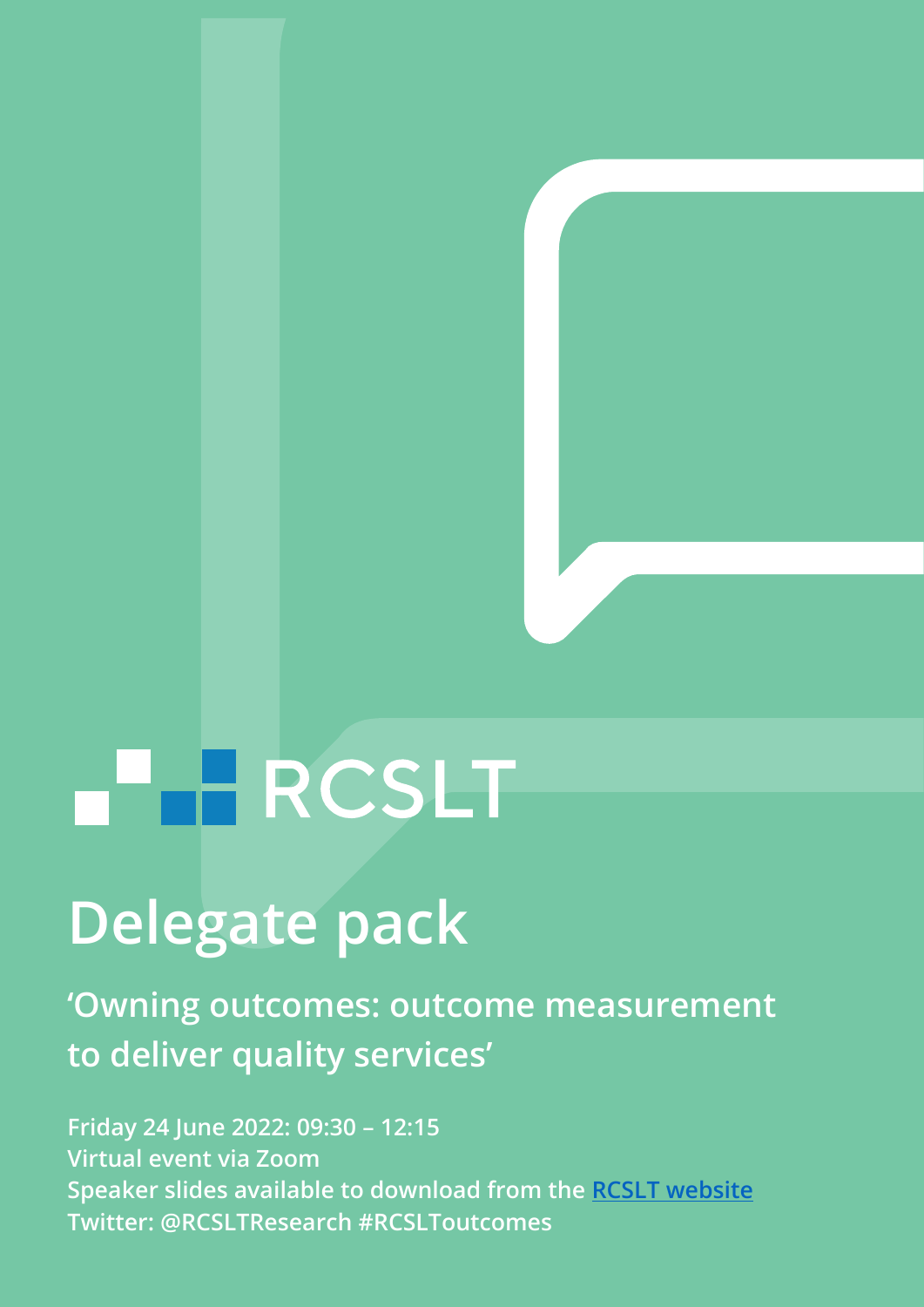

**'Owning outcomes : outcome measurement to deliver quality services' Friday 24 June 2022 : 09:30 – 12:15** Virtual event via Zoom

### **Contents**

| Programme                     | 3  |
|-------------------------------|----|
|                               |    |
| <b>Biographies</b>            | 5  |
|                               |    |
| <b>Parallel sessions</b>      | 15 |
|                               |    |
| <b>Seminars and Workshops</b> | 16 |
|                               |    |
| Personal reflections form     | 17 |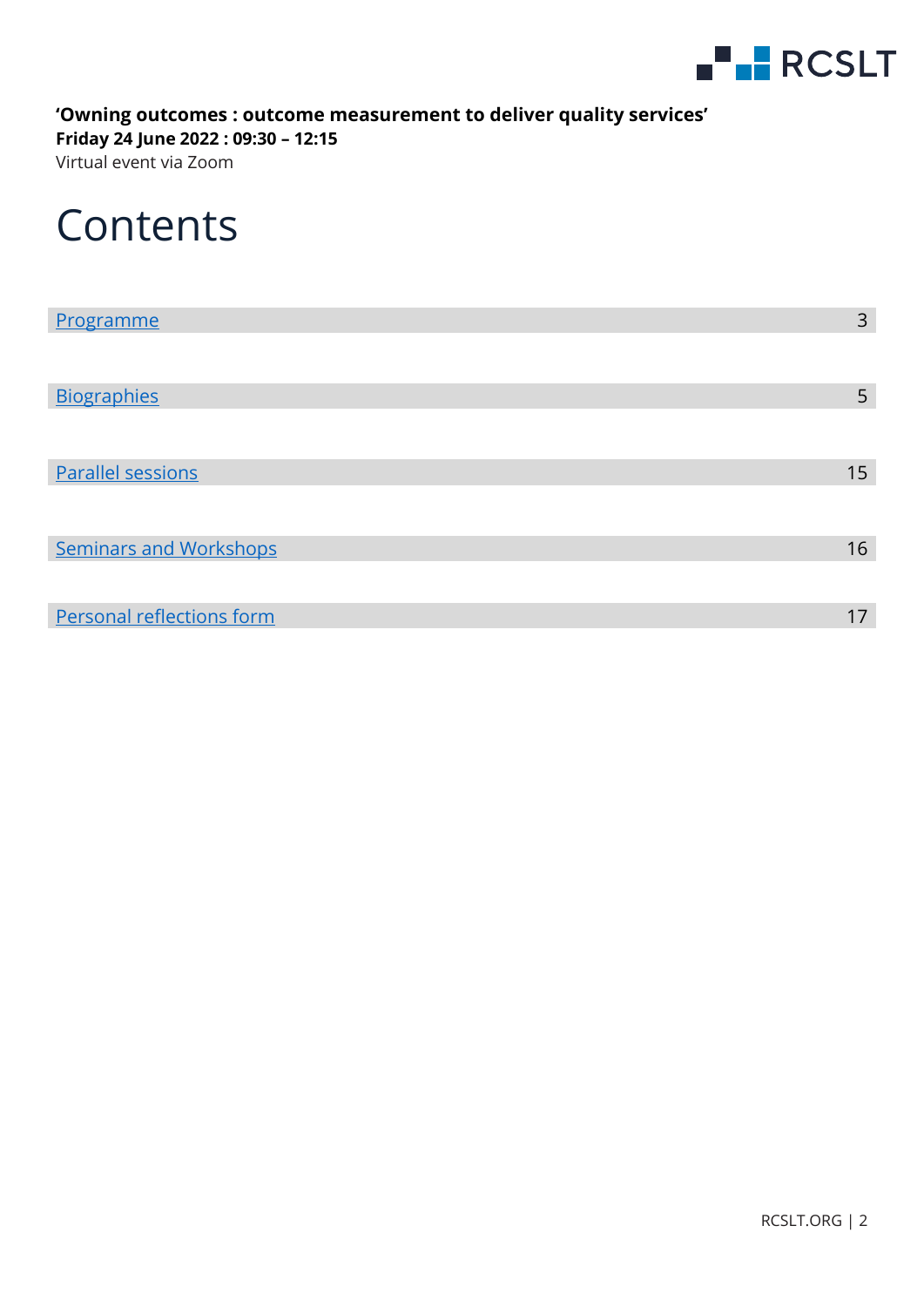

#### **Friday 24 June 2022 : 09:30 – 12:15**

Virtual event via Zoom

# <span id="page-2-0"></span>Programme

From watching the pre-recorded videos and attending the event, delegates will:

- Understand the context in which the RCSLT outcomes programme fits
	- o National policy
	- o RCSLT vision
	- o Local service delivery
- Understand what tools and resources have been developed by the RCSLT to support with measuring outcomes
- Have an opportunity to:
	- o hear about practical examples of how these tools and resources have been used
	- o share learning and identify solutions to challenges in implementing outcome measures in a clinical setting.

| $09:25 - 09:30$            | Log-in and test your Zoom                                                                                                                                                                                                                                                                                                                                                                 |
|----------------------------|-------------------------------------------------------------------------------------------------------------------------------------------------------------------------------------------------------------------------------------------------------------------------------------------------------------------------------------------------------------------------------------------|
| $09:30 - 09:35$<br>5 mins  | <b>Welcome and introduction</b><br>Kamini Gadhok MBE, RCSLT                                                                                                                                                                                                                                                                                                                               |
| $09:35 - 10:05$<br>30 mins | What do we mean by outcome measures and why is measuring outcomes important?<br>Professor Pamela Enderby OBE, Sheffield                                                                                                                                                                                                                                                                   |
| $10:05 - 10:15$<br>10 mins | How does outcome measurement sit within the bigger picture?<br>Kamini Gadhok MBE and Katie Chadd, RCSLT                                                                                                                                                                                                                                                                                   |
| $10:15 - 10:30$<br>15 mins | Practical uses of outcome measure data - myth busting and maximising impact<br>Vicky Styles, AAC West                                                                                                                                                                                                                                                                                     |
| $10:30 - 10.40$<br>10 mins | <b>Refreshment break</b>                                                                                                                                                                                                                                                                                                                                                                  |
| $10:40 - 11:20$<br>40 mins | Parallel sessions: Lightning talks from RCSLT members, followed by Q&A<br>Please choose the session you would like to attend, and join the corresponding<br>breakout room when indicated<br>• Speaker slides are available on the RCSLT website                                                                                                                                           |
|                            | Parallel session 1: Implementing outcome measures and getting buy-in                                                                                                                                                                                                                                                                                                                      |
| $10:40 - 11:20$<br>40 mins | 'Insights into implementing TOMs - success factors and potential barriers to<br><b>implementation'</b> Emma Carvell, Quality Lead, Therapies, Wirral Community Health and Care<br><b>NHS Foundation Trust</b><br>'Our experience: Implementing outcome measures and getting 'buy in" Cath Lowry,<br>Operational Lead, Children's Speech and Language Therapy Service, Your Healthcare CIC |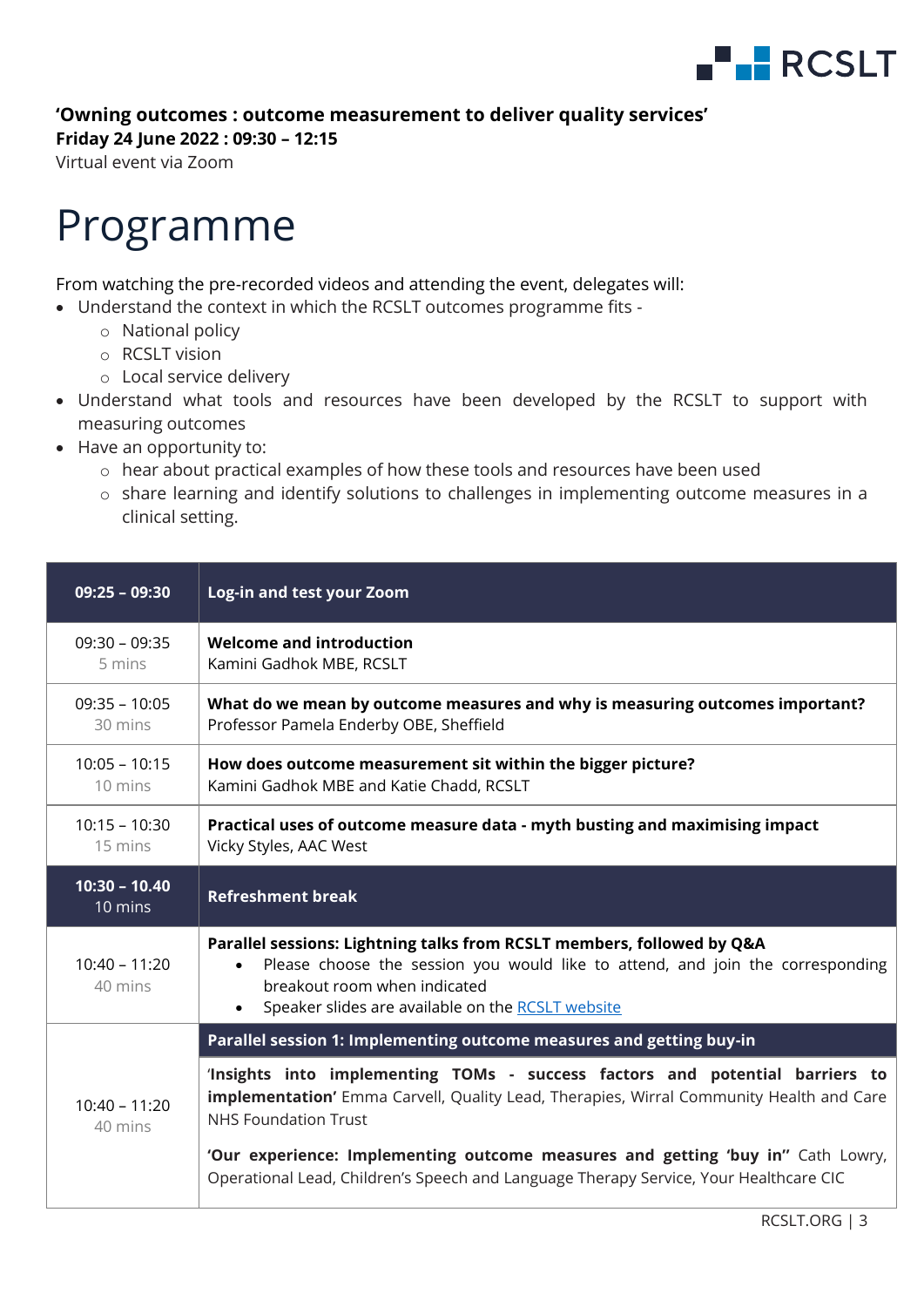

#### **Friday 24 June 2022 : 09:30 – 12:15**

Virtual event via Zoom

|                            | <b>Parallel session 2: Utilising data about outcome measures</b>                                                                                                                                                                                            |
|----------------------------|-------------------------------------------------------------------------------------------------------------------------------------------------------------------------------------------------------------------------------------------------------------|
|                            | 'Using outcome measures in a new area of practice: Long COVID' Sophie Chalmers,<br>Speech and Language Therapist, Bolton NHS Foundation Trust (pre-recorded)                                                                                                |
|                            | 'Using ROOT TOMs within inpatient adult neuro-rehab' Amber Masterson, Speech &<br>Language Therapist, The Marbrook Centre (pre-recorded)                                                                                                                    |
|                            | 'Getting into Outcome Measures - experiences from an adult community service' Charly<br>Harris, Professional Lead for Adult Speech and Language Therapy, Sussex Community<br><b>Foundation Trust</b>                                                        |
|                            | Parallel session 3: Measuring outcomes outside of individualised care                                                                                                                                                                                       |
|                            | 'Measuring Outcomes Outside Individualised Care' Melanie Packer, Placement Lead /<br>Senior Lecturer - Department of Speech & Language Therapy and Rehabilitation Studies at<br>Faculty of Health, Education and Life Sciences - Birmingham City University |
|                            | 'Using feedback to improve SLT training' Liz James, Highly Specialist Speech and Language<br>Therapist and Serena Lo, Speech and Language Therapist, Biborough Mainstream Schools<br>Team, Central London Community Healthcare NHS Trust                    |
| 11:20 - 11:25<br>5 mins    | <b>Refreshment break</b>                                                                                                                                                                                                                                    |
|                            | Seminars and workshops: Discussing and sharing solutions<br>Please attend the session indicated on the email that we sent to you in advance of the<br>event                                                                                                 |
|                            | Session 1: Outcome measurement: working for you and working for service users                                                                                                                                                                               |
| $11:25 - 12:05$            | Professor Pamela Enderby OBE, Sheffield - Kathryn Moyse and Amit Kulkarni, RCSLT                                                                                                                                                                            |
| 40 mins                    | Session 2: Overcoming information governance and technical issues                                                                                                                                                                                           |
|                            | Vicky Styles, AAC West - Catherine Martin, Communication Aid Service East of England - Sarah<br>Lambert, RCSLT                                                                                                                                              |
|                            | Session 3: Demystifying data analysis (an introduction)                                                                                                                                                                                                     |
|                            | Kamini Gadhok MBE and Katie Chadd, RCSLT - Amelia Austin, Sheffield                                                                                                                                                                                         |
| $12.05 - 12.15$<br>10 mins | Thank you and next steps                                                                                                                                                                                                                                    |
| 12:15                      | <b>Close</b>                                                                                                                                                                                                                                                |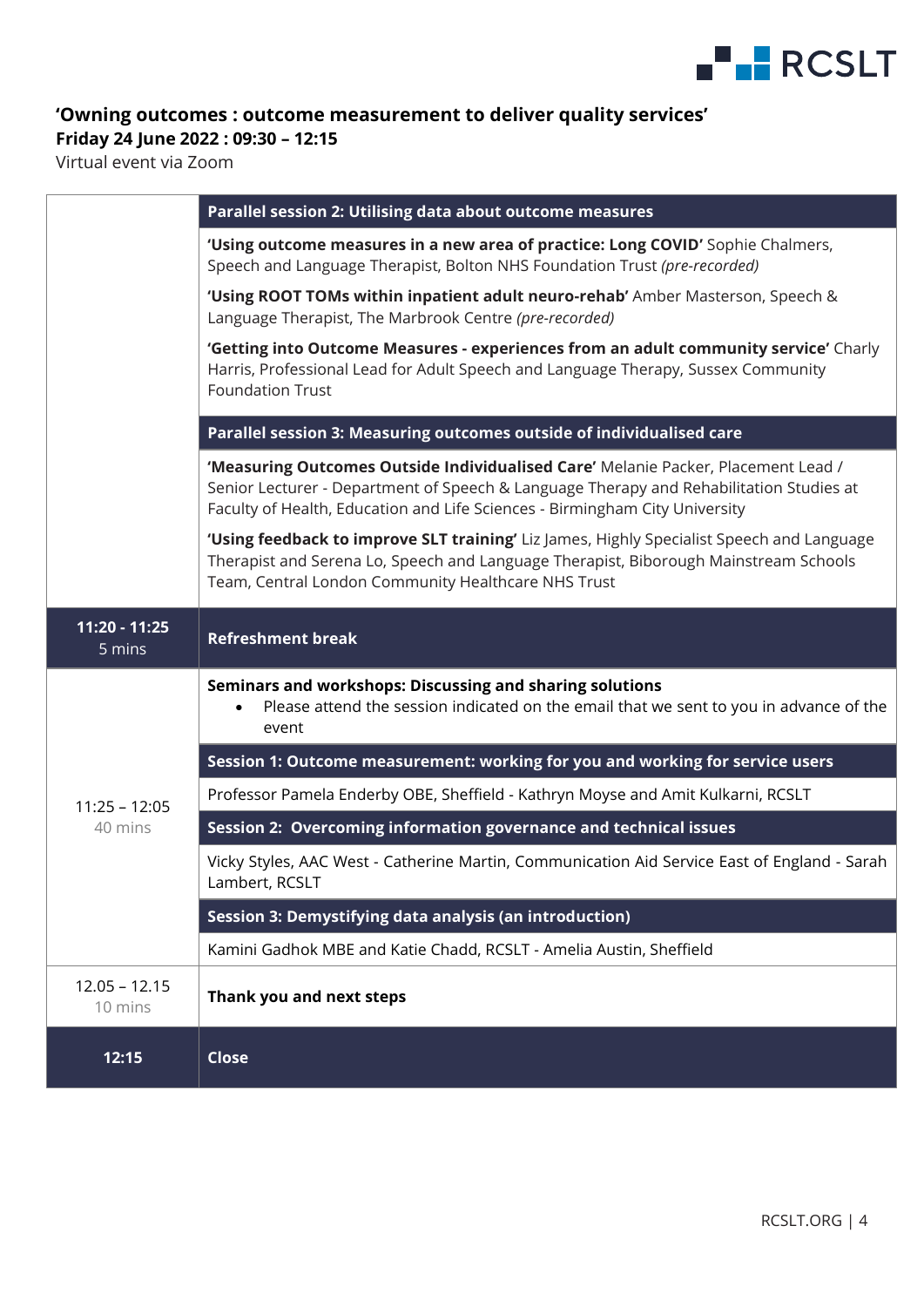

Virtual event via Zoom

# Biographies



#### Kamini Gadhok MBE

<span id="page-4-0"></span>Kamini is CEO at the RCSLT.

Kamini has been chief executive at the RCSLT since December 2000. The professional body for speech and language therapists in the UK, the RCSLT provides leadership for the profession and supports improvements to services

for people with speech, language and communication needs (SLCN).

Kamini's primary role is to help deliver service change by building strong partnerships with key stakeholders across government, charities, other professional bodies and the regulator. Over the years, she has been involved in several government initiatives and policy developments. This has included being an adviser to the Bercow review of services for children with SLCN, which continues to inform and impact on key government policies.

As a former speech and language therapist, Kamini had direct patient care responsibilities for 14 years and has experience of working with a range of client groups (children, older people, people with learning difficulties) across all ages in hospitals, community health centres, special schools and mainstream schools.

Prior to her move to London in 1997, Kamini had three roles in Nottingham Community Health (NHS Trust): as a locality manager, with responsibility for meeting the health needs of local populations across three inner city health areas; as locality coordinator for speech and language therapy services; and as specialist adviser (bilingualism) leading the development of services for people for whom English is an additional language. In this role, Kamini established the Asian bilingual co-worker service, the first of its kind in the country.

In 1997, Kamini became ethnic health projects coordinator for the NHS and was seconded to the Department of Health to set up the Race Equality Unit, where she was section head until 2000. Kamini received an MBE in June 2009 for services to the allied health professions.

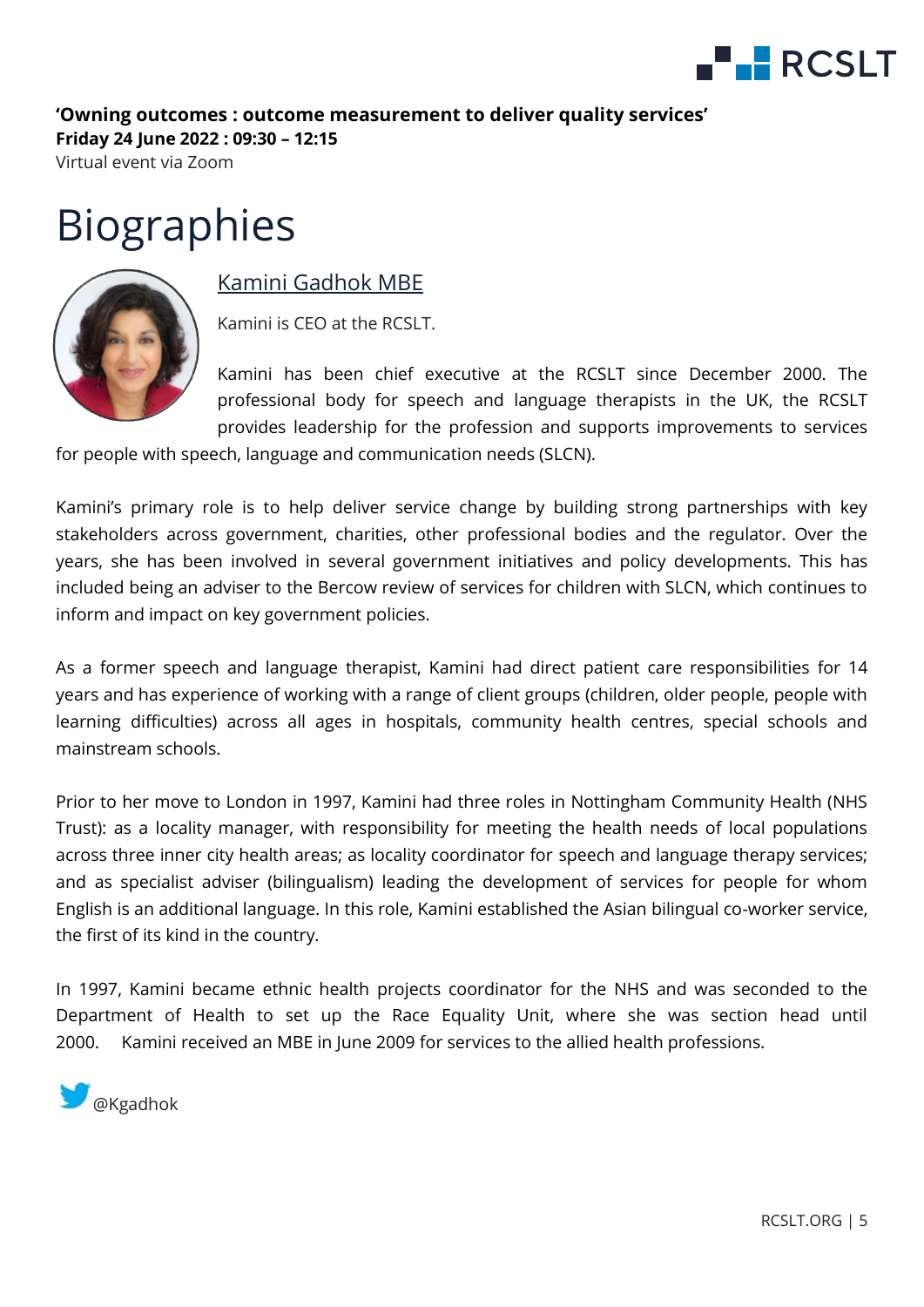

Virtual event via Zoom



#### Mary Heritage

Mary graduated as a speech and language therapist in 1986, and later specialised in working with older people, especially people with dementia. As an AHP (allied health professions) leader in the NHS in Derbyshire, she primarily worked in community settings. Currently a senior lecturer and programme lead in speech and language therapy at the University of Lincoln.

Mary is also a qualified coach and mentor and very passionate about developing people to meet their potential. Actively engaged in the RCSLT throughout my career, including as a trustee since 2015 and chairing the

Professional Practice and Policy Committee (2015-18). Mary became RCSLT chair in December 2020. **To view Mary's pre-recoded message, go to: [Mary Heritage, Chair of the RCSLT Board of](https://www.youtube.com/watch?v=MY50BqPxwho)  [Trustees](https://www.youtube.com/watch?v=MY50BqPxwho)**

[@MaryHeritage](https://twitter.com/MaryHeritage)



#### Suzanne Rastrick

Suzanne qualified as an Occupational Therapist (OT) from Oxford in 1986 and began her career in the acute hospital sector.

She was one of the first allied health professionals (AHPs) to hold a substantive Director of Nursing post. She has also been Chief Executive of a Primary Care Trust Cluster and has a Non-Executive portfolio in the commercial and not for profit Housing Sector and sits on a number of national groups.

Since 2013, she has played a prominent role in clinical commissioning, as Interim Chief Executive of NHS Dorset Clinical Commissioning Group during its shadow form, followed by Director of Quality.

Suzanne took up the role of Chief Allied Health Professions Officer in September 2014 taking the lead in developing the 12 allied health professions (AHPs) to further improve the commissioning and services provided by AHPs to achieve better outcomes for patients after illness and injury. **To view Suzanne's pre-recoded message, go to: [Suzanne Rastrick, Chief Allied Health Professions](https://www.youtube.com/watch?v=s6K8F6gK-wo)  [Officer, England](https://www.youtube.com/watch?v=s6K8F6gK-wo)**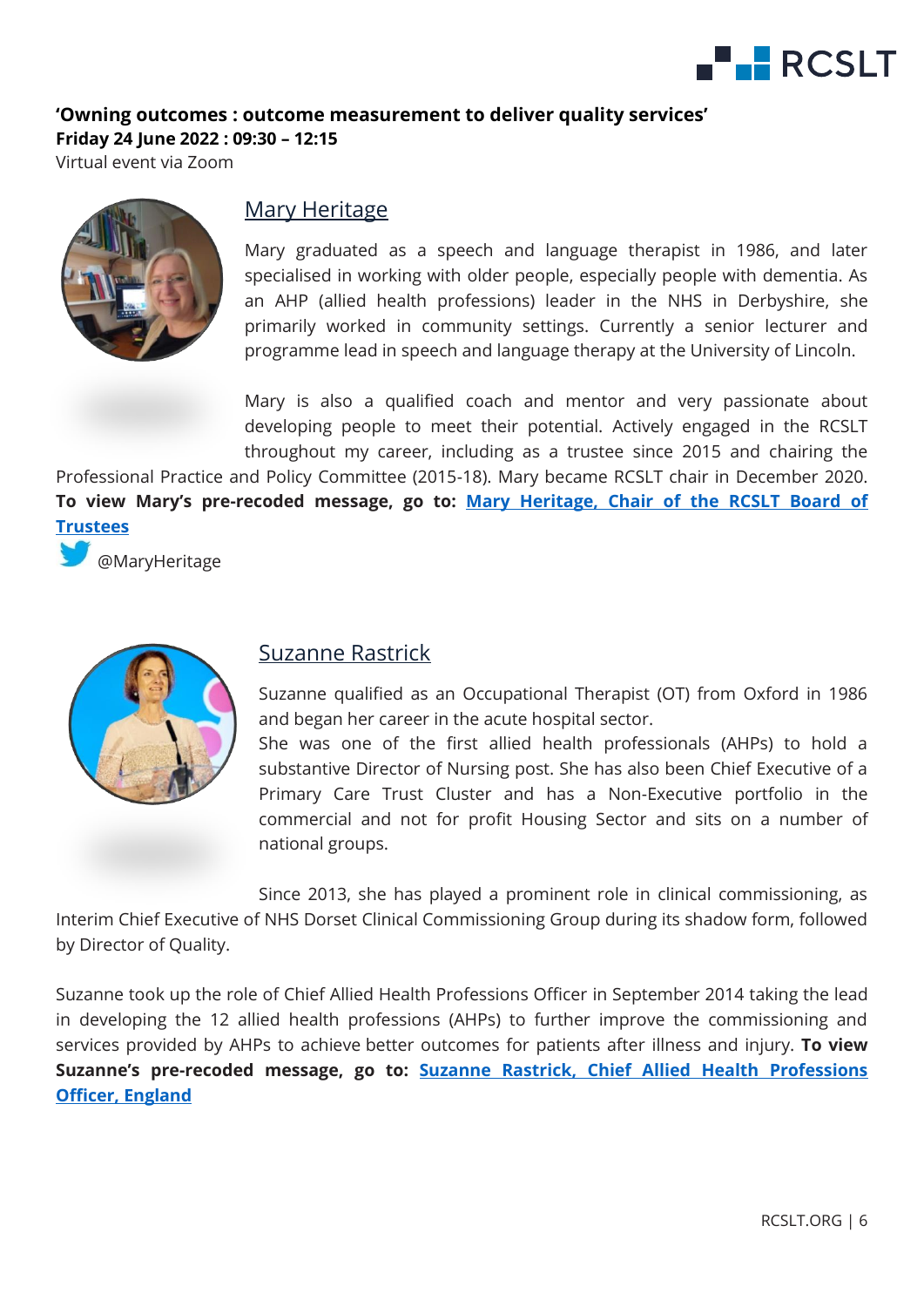

Virtual event via Zoom



#### Suzanne Martin

Professor Suzanne Martin, Chief Allied Health Professions Officer, is responsible for advising Northern Ireland government on all matters relating to the Allied Health Professions (AHP) and provides professional advise and support to the Minister of Health, N Ireland Assembly, Permanent Secretary, senior policy and professional colleagues on AHP policy, professional and operational issues and education. Suzanne contributes to the Department of Health's decision making process and strategy and policy development and works to ensure that the expertise, skill and impact of the AHP workforce is reflected across Northern Ireland policy.

Professor Suzanne Martin (PhD) an Occupational Therapist by profession. She has 15 years clinical experience in a range of settings which includes physical disability, paediatrics (developmental clinics and supporting children in mainstream school), community care and intensive homecare. Suzanne moved to Ulster University 2003. Her PhD explored the integration of new and emerging technologies in health and social care.

She was involved in the design of technology enriched services for people with dementia (Belfast Trust) and also for people with acquired brain injury (Cedar Foundation). She was appointed Head of School Health Sciences during 2017 and led the School through the CoVid19 pandemic. Suzanne has served Office for Research Ethics Committee Northern Ireland (ORECNI), National Institute for Health and Care Excellence (NICE), Cochrane and currently sits on National Institute for Health Research panel for out of hospital care. She was an expert for the European Commission on digital health innovation.

She has recently co-edited a text on the fundamentals of person-centred healthcare practice and is delivering AHP education on collective leadership to support the implementation of the Collective Leadership strategy. **To view Suzanne's pre-recoded message, go to: [Professor Suzanne Martin,](https://www.youtube.com/watch?v=MyPPBg69Ras)  [Chief Allied Health Professions Officer, Northern Ireland](https://www.youtube.com/watch?v=MyPPBg69Ras)**



@DrSuzanneMartin

#### Carolyn McDonald

Carolyn trained as an occupational therapist in Dublin, graduating in 1985, and has worked all her professional life in Scotland. She has held various clinical roles across her occupational therapy career predominantly in community child health where she set up and expanded this service in Fife.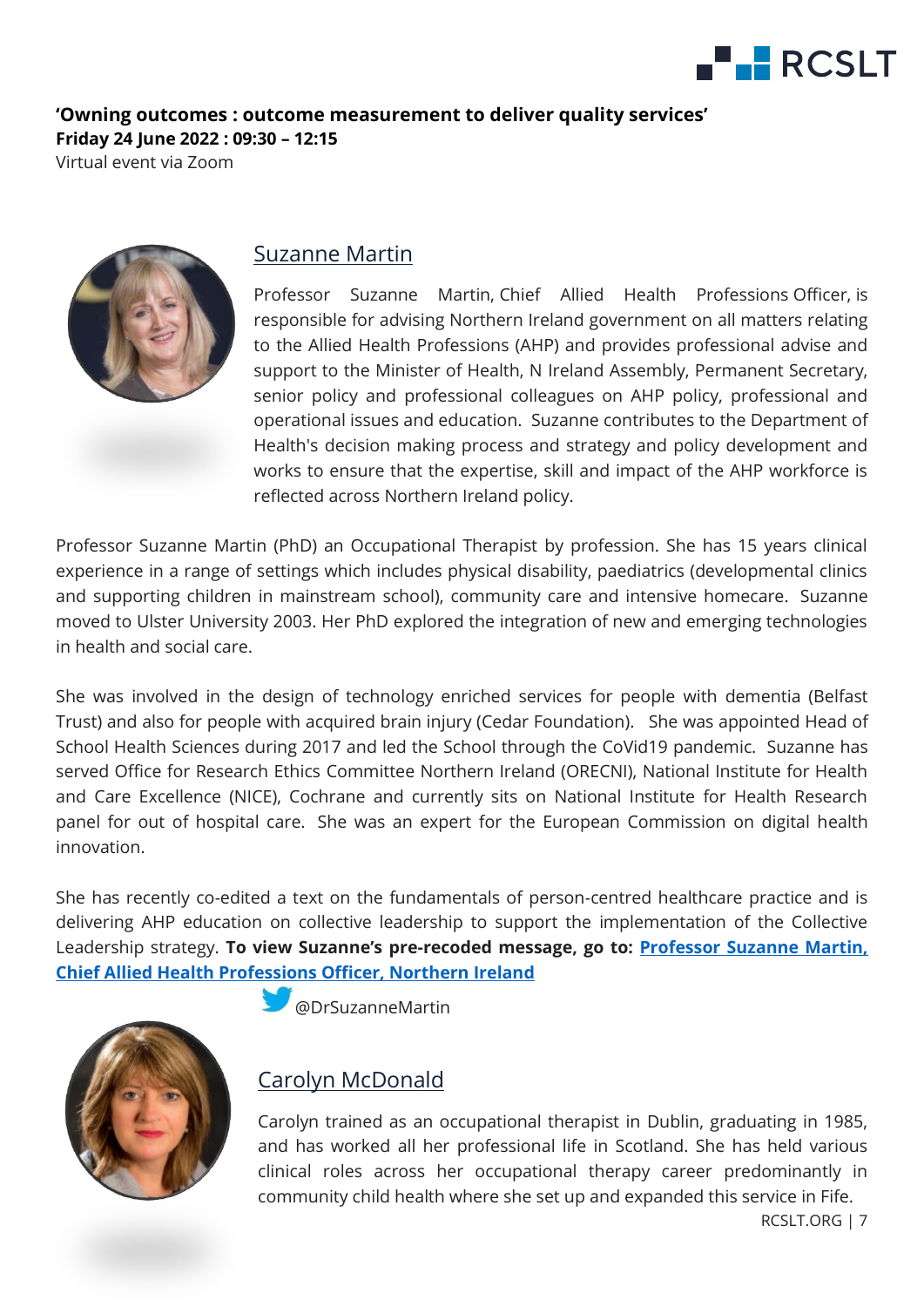

Virtual event via Zoom

Before taking up post as Chief Allied Health Professions Officer for the Scottish Government on 6 January 2020, Carolyn was the Associate Director for the Allied Health Professions for the last ten years in NHS Fife where she held a strategic leadership role for all of the allied health professions where she lead on their contribution to the delivering on national and local policy including the legislation on the integration of health and social care.

Carolyn is a member of the Scottish Radiology Transformation Programme and the Modern Outpatient Integrated Programme Board Meetings, Scottish Clinical Imaging Network and the National Elective Centre Programme. **To view Carolyn's pre-recoded message, go to: [Carolyn](https://www.youtube.com/watch?v=sab3VLkO1tU&feature=youtu.be)  McDonald, Chief Allied [Health Professions Officer, Scotland](https://www.youtube.com/watch?v=sab3VLkO1tU&feature=youtu.be)**

@Carolyncahpo



#### Ruth Crowder

Ruth Crowder was appointed to the role of Chief Allied Health Professions Adviser for Welsh Government in February 2018. She advises Welsh Government and ministers on the Allied Health Professions (AHPs) in Wales.

Ruth qualified as an occupational therapist in Cardiff in 1983 and has practiced in both the NHS and social services. She has worked as a lecturer in Cardiff University and as a policy officer for the Royal College of Occupational Therapists. Ruth sponsors the Welsh Allied Health Professions Advisory Committee. She has a keen interest in preventative and enabling services that enable people to live as independently as they

can for as long as possible. **To view Ruth's pre-recoded message, go to: [Ruth Crowder, Chief Allied](https://www.youtube.com/watch?v=IYdDnqKnUIU&feature=youtu.be)  [Health Professions Adviser, Wales](https://www.youtube.com/watch?v=IYdDnqKnUIU&feature=youtu.be)**

@RuthCr



Professor Pam Enderby Emeritus Prof Pam Enderby OBE., Ph.D., DSc., MSc., FRCSLT.

School of Health and Related Research, University of Sheffield, Regents Court, Regent Street, Sheffield S1. UK

After qualifying a Speech and Language therapist Pam worked in the National Health Service in London and Bristol where she set up the first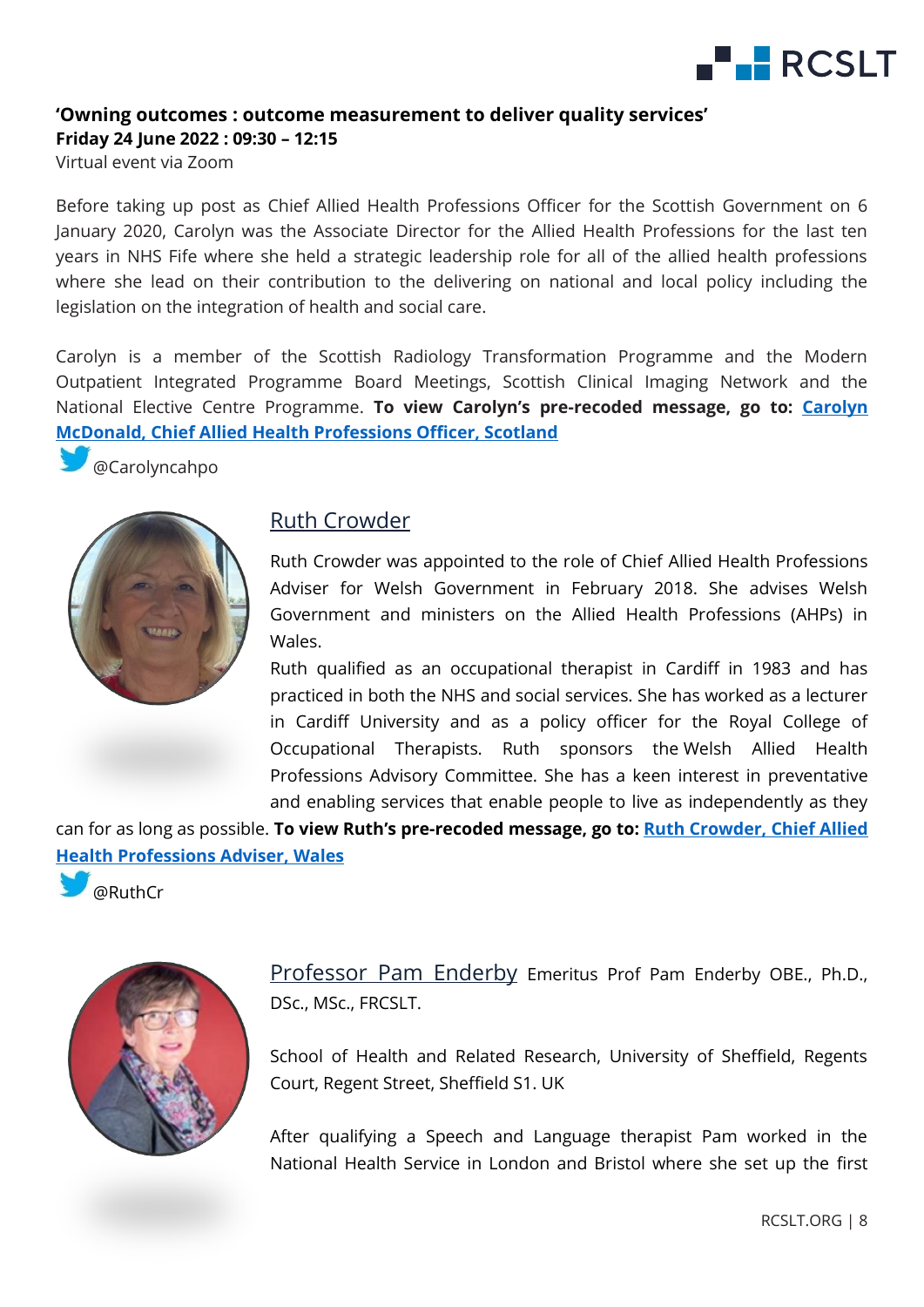

Virtual event via Zoom

Alternative and Augmentative Communication (AAC) Centre and the Speech and Language Therapy Research Unit.

She was the lead claimant in a landmark legal case for equal pay in the NHS which led the government to institute a review of pay and grading scales for SLTs and consequently throughout the United Kingdom health service.

She moved to Sheffield to a combined NHS and University research post. She has held the positions of Head of Dept and Dean of the Faculty of Medicine. She has been the Clinical Director of the South Yorkshire Comprehensive Local Research Network (09-12) and in 2012-14 was Chair of the Sheffield HealthWatch. She has served on and Chaired the Board of the Royal College of Speech and Language Therapists and acted as President the Society for Research in Rehabilitation. She is currently President of the International Association of Communication Sciences and Disorders (IALP).

She is author of 14 books and published 230 peer-reviewed journal articles. Her areas of research interest include: outcome measurement, assessment, technology in rehabilitation, evaluation of rehabilitation and speech and language therapy.

She was awarded a Fellowship of the College of Speech Therapists, was honoured with an MBE and more recently an OBE for services to Speech and Language Therapy. In 2012 she was recipient of the Robin Tavistock award for her contribution to Aphasia research and recently (2016) presented the Bipin Bhakta distinguished scholar lecture to the Society for Research in Rehabilitation and the Princess Margaret lecture to the UK Stroke Forum. A DSc was awarded by the University of the West of England in 2000 and further DSc by the University of Sheffield in 2022.



#### Vicky Styles

Vicky is the Clinical Manager and Speech and Language Therapist based in the West of England Specialist Team (AAC WEST)

After gaining an interest in the field of AAC through her first community speech and language therapy post, Vicky joined the team at the Centre in 2003, taking over as clinical manager for the service in February 2017. Since joining the team she has refined her knowledge of AAC in relation to assessments for an adult population and remains passionate about the positive effects AAC can have on people's lives. Vicky also sits on the RCSLT

Outcomes Programme Steering Group.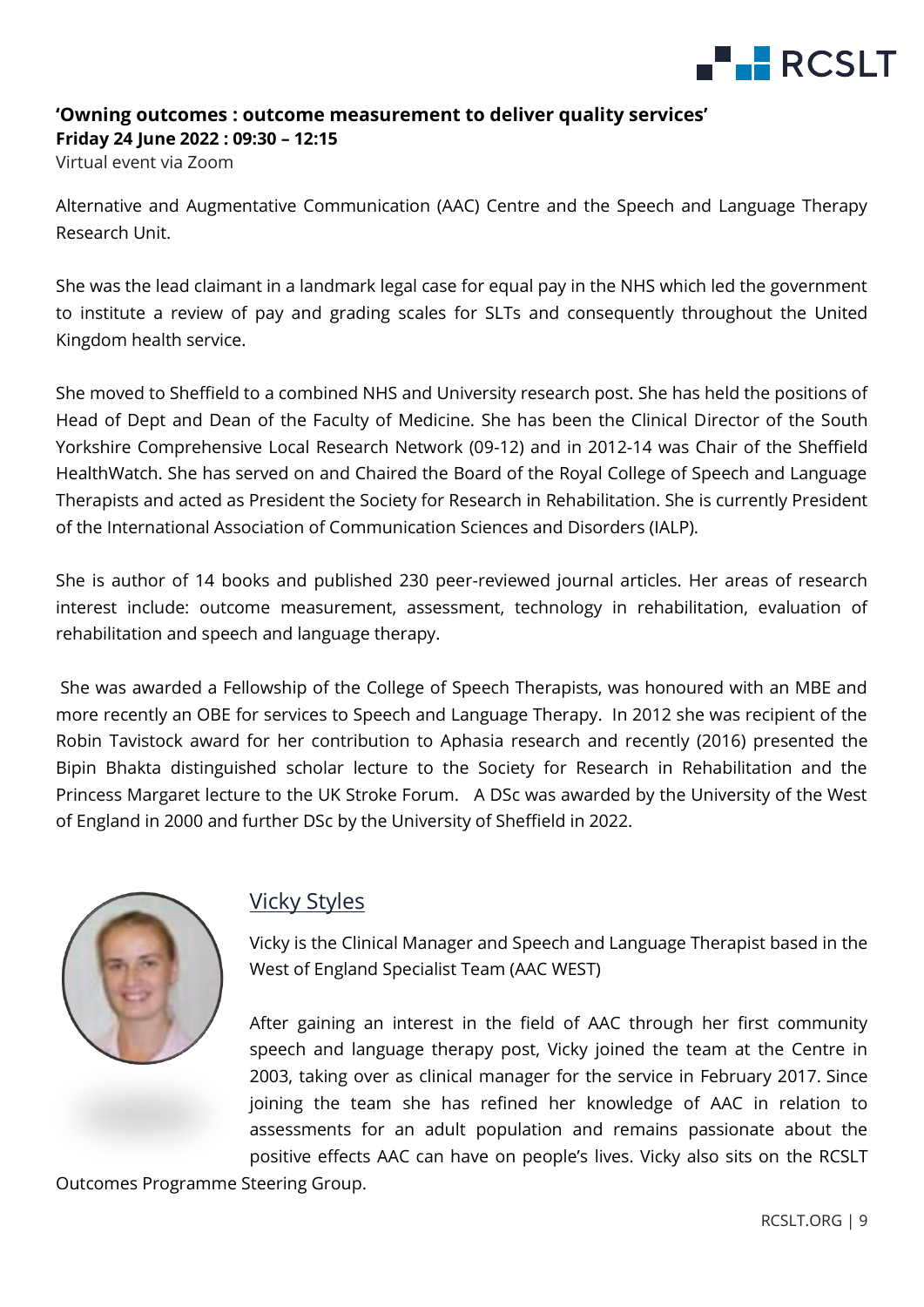

Virtual event via Zoom



#### Katie Chadd

Katie is a speech and language therapist and completed her Masters at City, University of London, having previously studied Medical Neuroscience at the University of Sussex.

Katie has worked in research roles since qualifying, including at the Roberta Williams Centre at City, and within the RCSLT. During her time at RCSLT, Katie has worked on various projects and initiatives focused on building research capacity and culture with the speech and language therapy profession and supporting practitioners to take an evidence-based approach to practice.

Her role within the outcome team focuses mostly on supporting SLTs to evaluate and use data to drive service improvements, including analyses of ROOT data.

@Katie\_Chadd



#### Emma Carvell

Emma qualified as a speech and language therapist in 2001 and worked clinically until 2018, working as a team leader and paediatric dysfluency specialist. In 2018 an opportunity arose for her to support the trust in relation to their regulatory standards and she embarked on a trust wide quality improvement project implementing an online solution to support services to monitor and evidence quality and regulatory standards.

Early in 2020, Emma was successfully appointed to a quality lead role. The role involves supporting services across the organisation including nurses, AHPs and social workers in all aspects of quality and governance. She leads on the quality improvement element of the Trust's quality strategy.

Emma's areas of interest include quality improvement, engagement and experience, digital choice and enablement and outcome measures, to name a few. Whilst working clinically in the paediatric SLT service, Emma led on implementation of therapy outcome measures. She was really interested to explore more about what factors would support teams to successfully implement outcome measures and what the potential barriers were. For this reason, as part of her senior leaders Master's degree in 2019, Emma decided to conduct an action-based research project to explore just this. It was felt that if these factors could be better understood, implementation and roll out of therapy outcome measures across other services in the trust could be optimised. Emma's presentation will aim to share the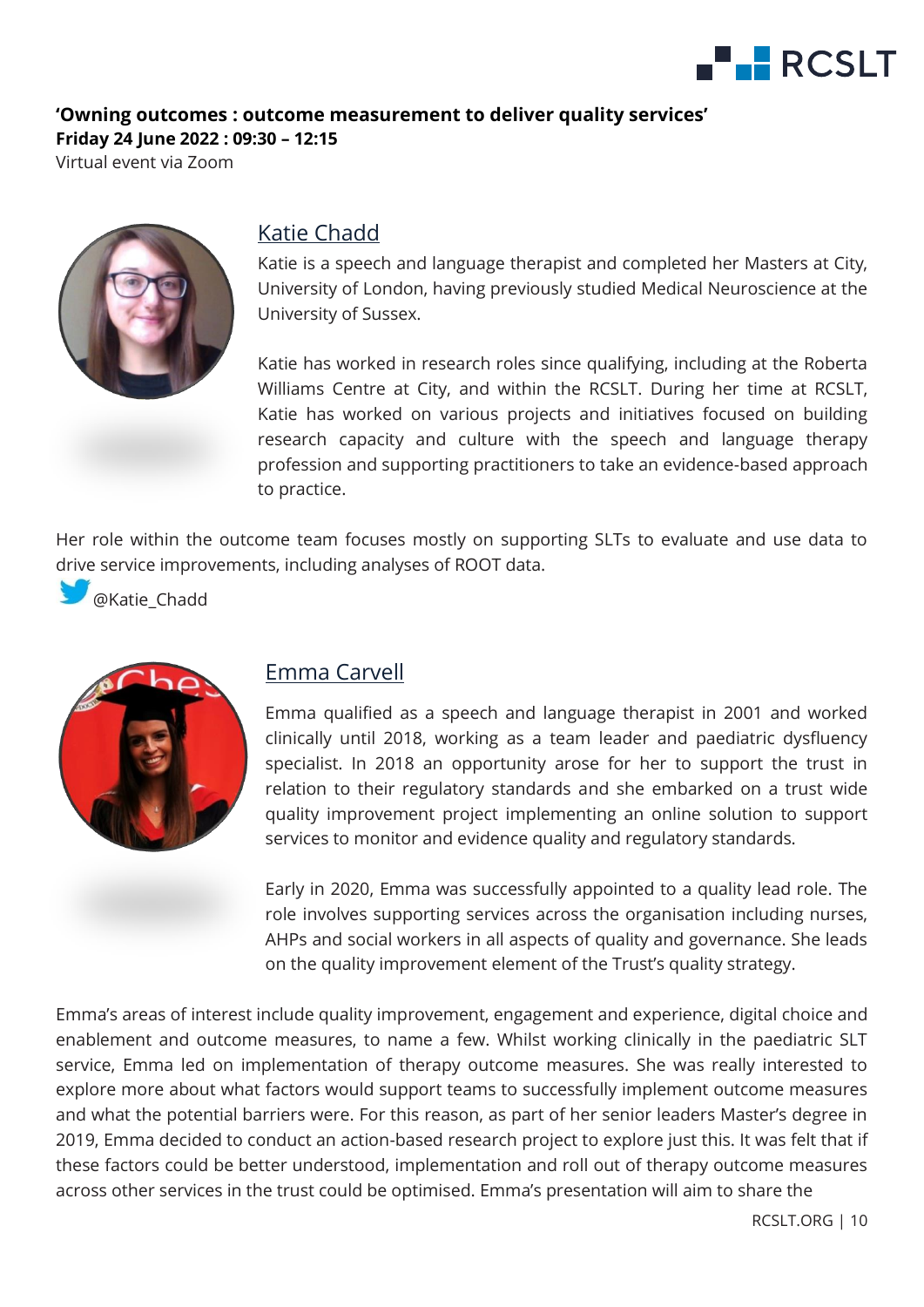

**Friday 24 June 2022 : 09:30 – 12:15**

Virtual event via Zoom

findings from her research with the hope that others can gain insights into how to optimise TOMs implementation in their own teams.  $\sum_{n=1}^{\infty}$  @mollymolloy6



#### Cath Lowry

Cath Lowry trained at City University and has worked as a Speech and Language Therapist in the NHS for over 25 years. She has a range of experience working with children in a variety of settings including specialist school, specialist language provision, early years and mainstream schools. During her time working with children with language disorders in a specialist Mainstream provision, she co-wrote School Start, a targeted intervention programme for language and sound awareness for children in Reception and Year 1.

She is committed to training and development to meet the needs of those with communication difficulties and all those who support them.

Cath currently works for Your Healthcare, CIC in Kingston as the Operational Lead for the children's Speech and Language Therapy working closely with her speech and language therapy and education colleagues. @CathLowry



#### Charly Harris

Charly qualified as a Speech and Language Therapist in 2002 and has worked across a range of adult settings, primarily in community services. Since 2017, Charly has worked in senior leadership roles and is currently the Professional Lead for Adult SLT at Sussex Community NHS Foundation Trust. She is also studying for a part-time PhD at UCL, researching the impact of intergenerational interactions on the communication of people with dementia. She has also recently become a RCSLT Research Champion.

Charly has always been interested in how we use and monitor outcome measures, and firmly believes in the need to go beyond data collection, so

that we are using what we find out to improve and develop services. She works closely with performance and data teams to try and make outcome measure collection as easy as possible for clinicians and to identify ways of presenting data so that it is accessible and meaningful. Charly also

sits on the RCSLT Outcomes Programme Steering Group. @charlyharrisslt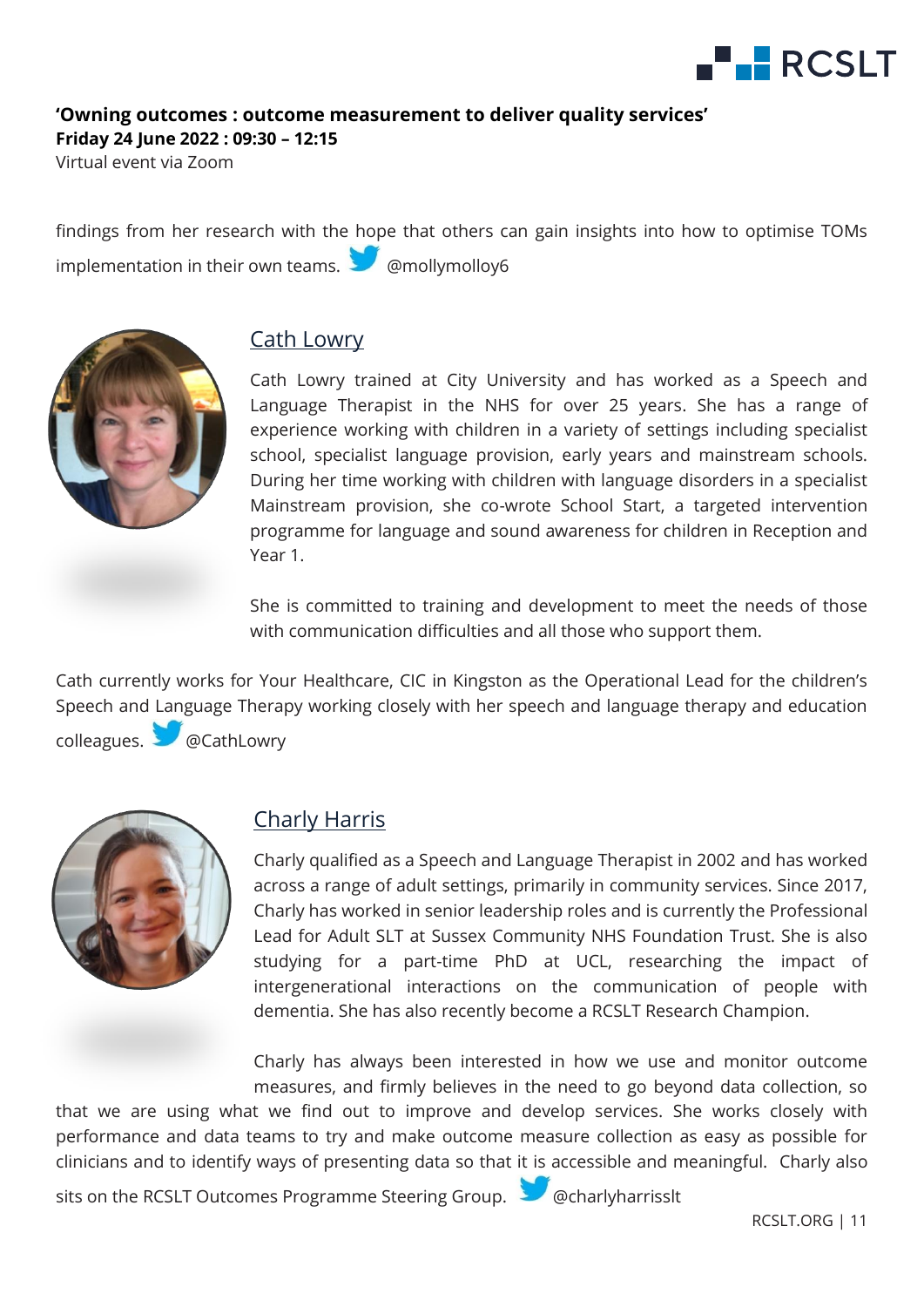

Virtual event via Zoom



#### Amber Masterson

Amber graduated with a BSc in Speech and Language Therapy from the University of Reading in 2016. Upon graduating, Amber worked in an acute hospital with those who had experienced stroke. She then switched settings, and now works as the Senior SLT at The Marbrook Centre, a Level 2 inpatient neurological rehabilitation unit and long-term nursing unit. Marbrook is an 81 bedded centre, with a neuro rehab unit, a long-term neurological nursing unit, and a residential service for those living with dementia. The Marbrook Centre were early adopters of ROOT back in early 2019 for their neuro-rehab unit, where they see individuals who have typically just left hospital after an

Acquired Brain Injury, other acute neurological conditions or spinal cord injuries. At Marbrook, residents stay for 6-12 weeks, and they are generally funded by local Clinical Commissioning Groups,

though also accept funding from private payers and case management firms. W @Amber\_M\_SLT



#### Sophie Chalmers

Sophie Chalmers is a speech and language therapist leading the SLT pathway within the multidisciplinary Long COVID service at Bolton NHS Foundation Trust, and holds an allied health clinical academic role jointly appointed at the University of Central Lancashire.

Sophie leads the assessment and treatment of speech and language therapy needs within the therapy-led Long COVID service in Bolton, including individuals presenting with communication, voice or swallowing changes after COVID-19. Sophie has contributed to clinicalresearch in the field of allied health and Long COVID, in addition to

recent work on the RCSLT document: Understanding the need for and provision of speech and language therapy services for individuals with post-COVID syndrome in the UK, and other work in progress exploring the lived experiences of individuals with Long COVID in a town in the North West of England. Sophie is interested in how clinicians can implement research into practice to provide excellence in clinical care.

Sophie has been piloting the Long COVID Therapy Outcome Measures in her clinical role to observe the trends and changes in practice following a collection of post-COVID symptoms speech and language therapists are now assessing and treating. In an area of practice where the evidence remains in its infancy and individuals are curious about prognosis, Sophie has used outcome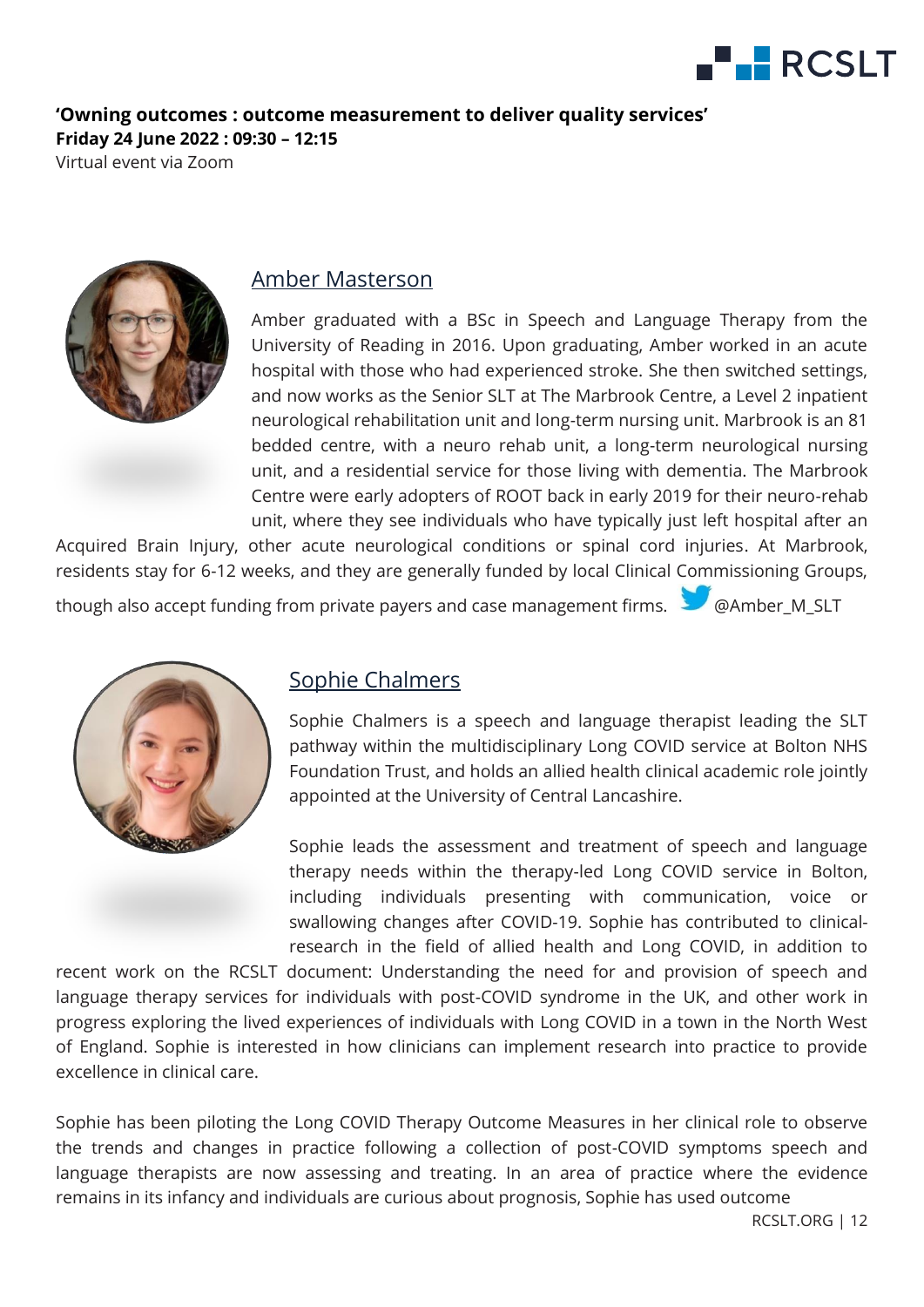

Virtual event via Zoom

measures as a tangible approach to discuss clinical observations with service users. @SChalmersSLT



#### Liz James & Serena Lo

Liz James, Highly Specialist Speech and Language Therapist. Liz has over 10 years of experience working as a SLT within mainstream schools and Language Resource Bases, with her specialist interest being DLD. Her current role consists of clinical work and management time. She coordinates the learning workshop programme and is part of the quality improvement project. @CLCH\_SLT\_CHD



Serena Lo, Specialist Speech and Language Therapist. Serena has worked within Mainstream Schools, Additionally Resourced Provision Units and Specialist School Settings. Her clinical interests include complex needs, AAC, Autism, bilingualism and SEMH. Aside from her clinical work and supporting SLT students, Serena also delivers and prepares training to upskill school staff and is a part of learning workshop quality improvement project.

@sltserenalo



#### Melanie Packer

Melanie qualified in 2006 from University of Central England (now Birmingham City University). Since qualifying, Melanie worked predominantly as a speech and language therapist within South Warwickshire NHS Foundation Trust. By 2009, she had joined Warwickshire's 'time to talk'™ team. Between 2014 & 2015, Melanie continued to implement 'time to talk'™ early years strategy for supporting babies, young children their families / early years practitioners on part time basis and took on an Early Years Lead post within Oxford Health Foundation Trust.

In September 2015, Melanie returned full time to Warwickshire's 'time to talk'™, now as the Lead Speech and Language Therapist for the 'time to talk'

Programme. She remained in post until January 2018, before returning to Birmingham City University, this time as a lecturer.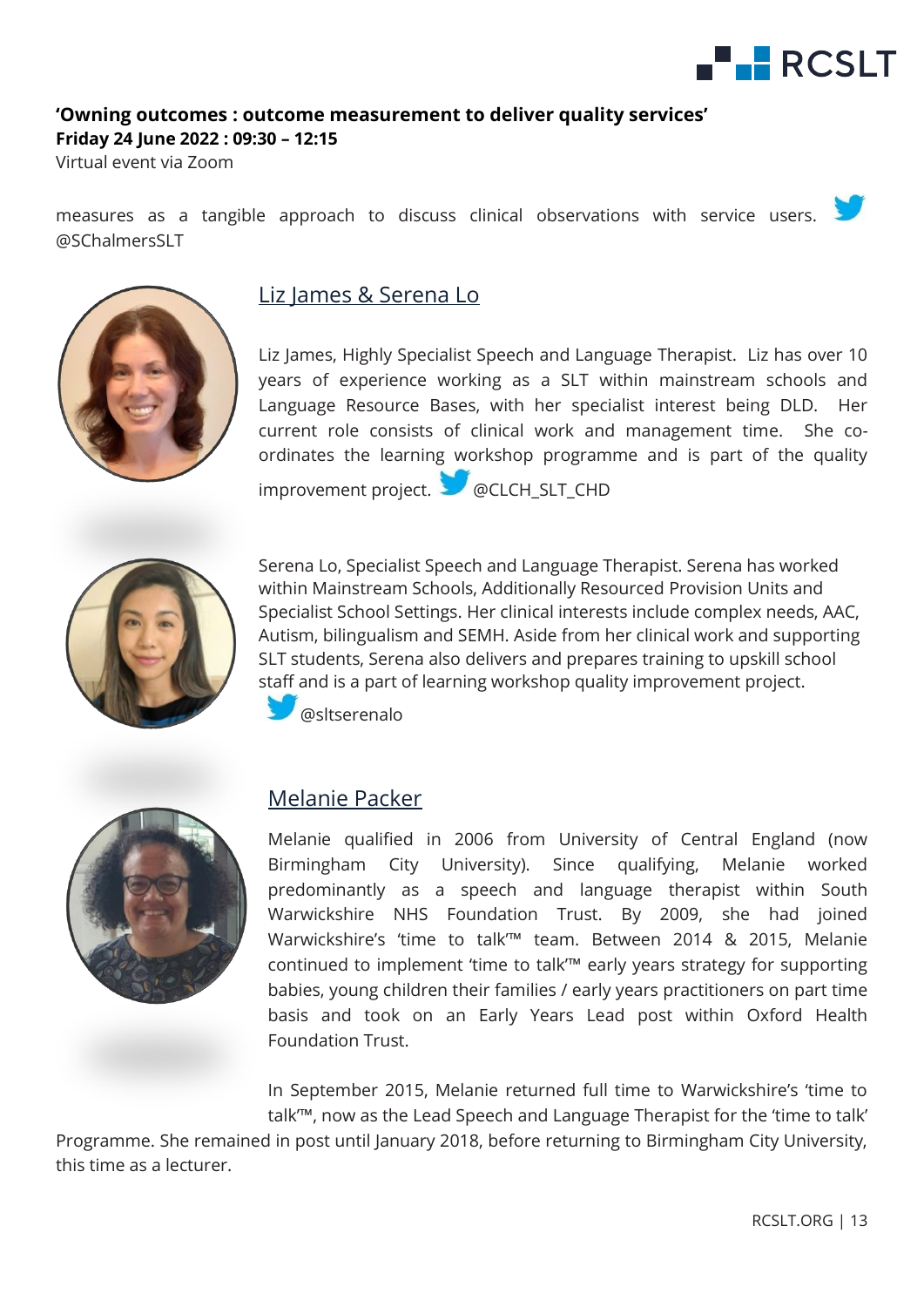

Virtual event via Zoom

Melanie Packer is now a senior lecturer and placement lead within the Speech and Language Therapy Department. Melanie's work focuses upon SLT practiced based learning including placements. She also coordinates an interprofessional professional practice teaching module on the MSc Speech and Language Therapy, focusing on service improvement, innovation, and leadership.

Melanie continues to maintain a special interest in prevention in the early years, as well as workforce development and diversity within the profession.

In December 2021 became a member of RCSLT Nominations Committee. We @MelaniePacker72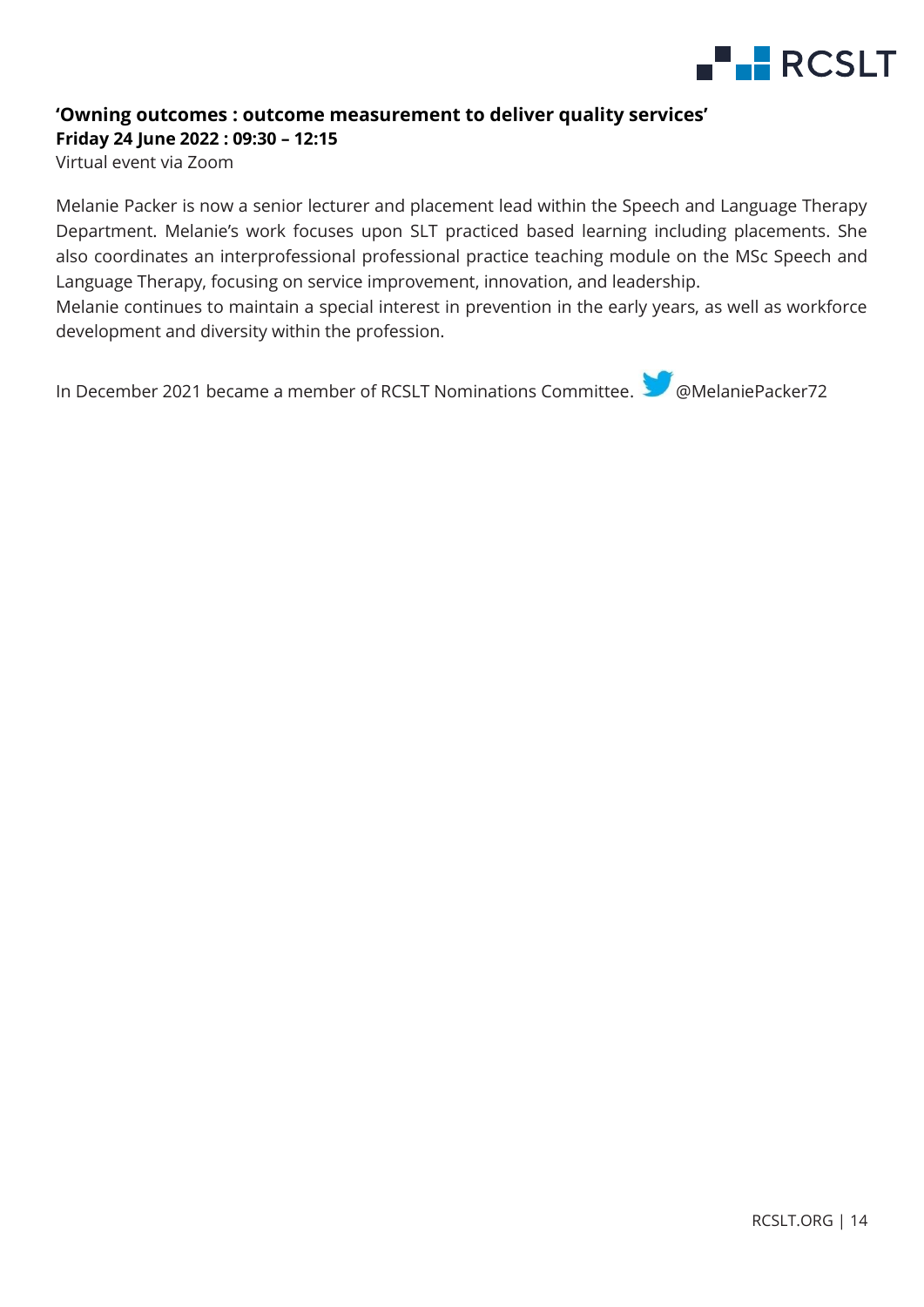

**Friday 24 June 2022 : 09:30 – 12:15**

Virtual event via Zoom

# <span id="page-14-0"></span>Parallel sessions

#### 10:40 - 11:20: Lightning talks from RCSLT members, Q&A

Please choose the session you would like to attend, and join the corresponding breakout room when indicated. The slides for these sessions are available for you to download from the [RCSLT website](https://www.rcslt.org/events/owning-outcomes-outcome-measurement-to-deliver-quality-services/)

**Parallel session 1: Implementing outcome measures and getting buy-in**

**'Insights into implementing TOMs - success factors and potential barriers to implementation'** Emma Carvell, Quality Lead, Therapies, Wirral Community Health and Care NHS Foundation Trust

'**Our experience: Implementing outcome measures and getting 'buy in''** Cath Lowry, Operational Lead, Children's Speech and Language Therapy Service, Your Healthcare CIC

**Parallel session 2: Utilising data about outcome measures**

'**Using outcome measures in a new area of practice: Long COVID'** Sophie Chalmers, Speech and Language Therapist, Bolton NHS Foundation Trust *(pre-recorded)*

**'Using ROOT TOMs within inpatient adult neuro-rehab'** Amber Masterson, Speech & Language Therapist, The Marbrook Centre *(pre-recorded)*

**'Getting into Outcome Measures - experiences from an adult community service'** Charly Harris, Professional Lead for Adult Speech and Language Therapy, Sussex Community Foundation Trust

**Parallel session 3: Measuring outcomes outside of individualised care**

**'Measuring Outcomes Outside Individualised Care'** Melanie Packer, Placement Lead / Senior Lecturer - Department of Speech & Language Therapy and Rehabilitation Studies at Faculty of Health, Education and Life Sciences - Birmingham City University

<span id="page-14-1"></span>**'Using feedback to improve SLT training'** Liz James, Highly Specialist Speech and Language Therapist and Serena Lo, Speech and Language Therapist, Biborough Mainstream Schools Team, Central London Community Healthcare NHS Trust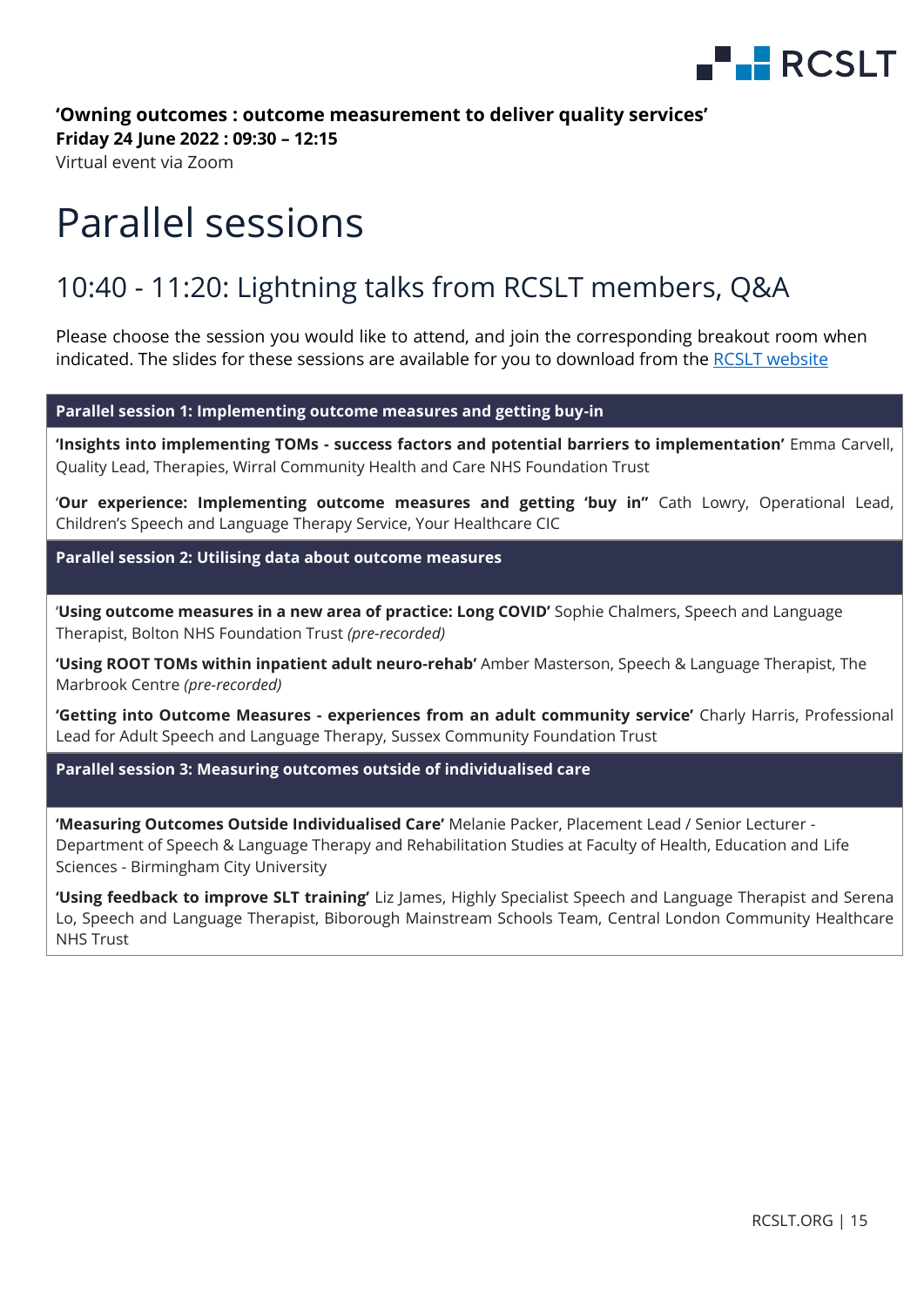

**Friday 24 June 2022 : 09:30 – 12:15**

Virtual event via Zoom

## Seminars & Workshops

#### 11:25 - 12:05: Discussing and sharing solutions

Please attend the session indicated on the email that we sent to you in advance of the event

**Session 1: Outcome measurement: working for you and working for service users**

**Professor Pamela Enderby OBE**, Ph.D., DSc., MSc., FRCSLT, School of Health and Related Research, University of Sheffield, Regents Court, Regent Street, Sheffield S1. UK **Kathryn Moyse,** Outcomes & Informatics Manager and **Amit Kulkarni,** Head of Research & Outcomes RCSLT

**Session 2: Overcoming information governance and technical issues** 

**Vicky Styles**, Clinical Manager and Speech and Language Therapist, AAC West **Catherine Martin,** Deputy Service Lead, Communication Aid Service East of England (CASEE) **Sarah Lambert,** Research & Outcomes Officer RCSLT

**Session 3: Demystifying data analysis (an introduction)**

**Kamini Gadhok MBE, CEO** and **Katie Chadd,** Research Manager RCSLT **Amelia Austin,** Trainee Speech and Language Therapist Sheffield University

#### <span id="page-15-0"></span>For more information, please contact at [rsvp@rcslt.org](mailto:rsvp@rcslt.org)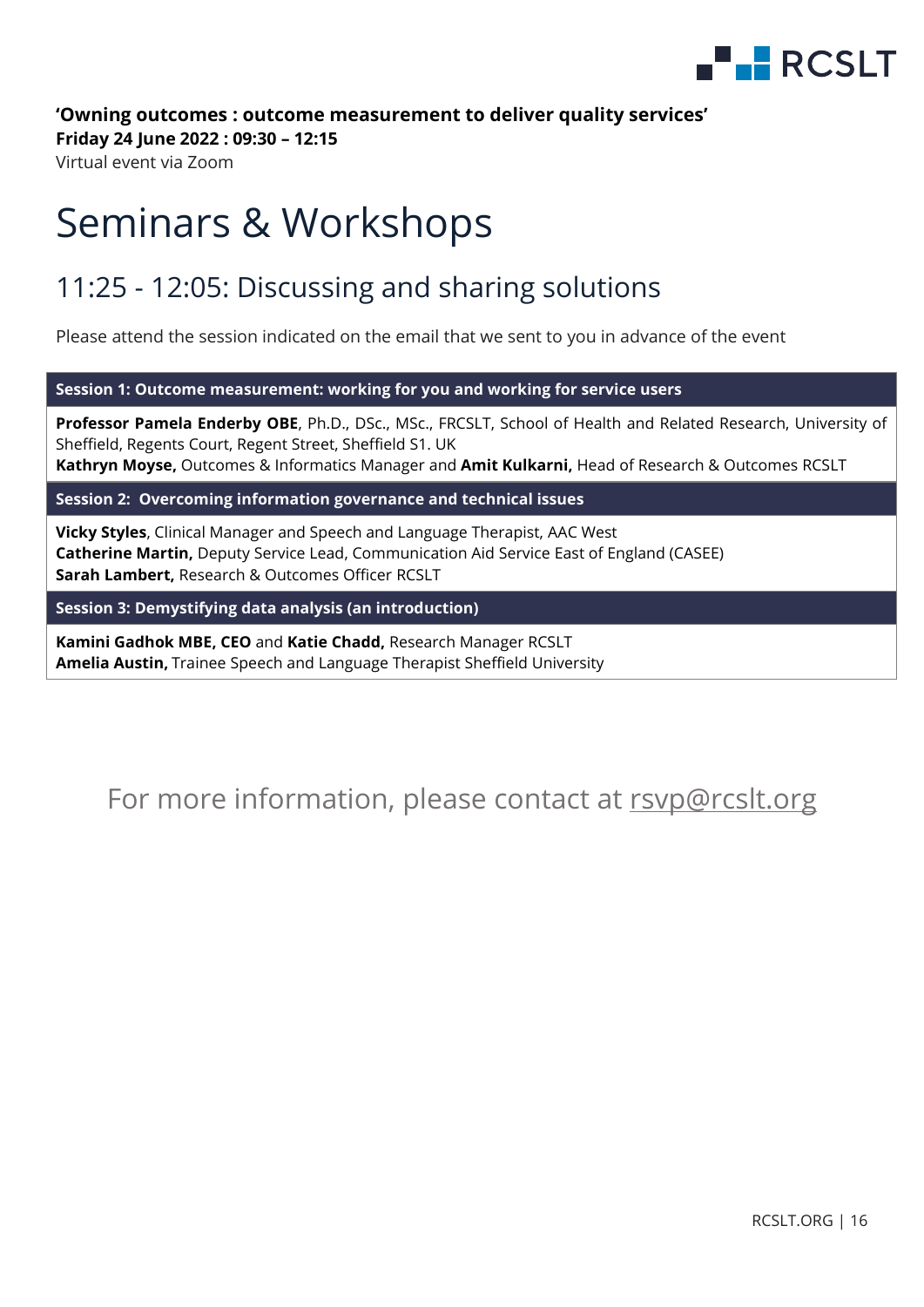

Virtual event via Zoom

# Participant's Personal Reflection and Action Plan

#### PLEASE DO NOT HAND THIS FORM IN

#### This form is for your own use to help with recording your CPD

You may use this form to make notes on your initial thoughts and feelings about what you have learnt during this event. You will probably want to make brief notes on this sheet and then write up more detailed notes later using the RCSLT CPD diary.

- 1. Why did I attend this event?
- 2. How did the event compare to my learning expectations of what I thought the day would be like?
- 3. What knowledge or skills have I developed from this event? (Name up to 3)
- 4. Has this workshop enabled me to enhance my service delivery? If yes, how? If no, why not?
- 5. What one thing can I put into practice immediately to benefit service users and colleagues?
- 6. What would I like to put into practice in the medium/long term to benefit service users and colleagues?
- 7. What further reading, research or study do I need to do?
- 8. How will I share my learning from this event with colleagues and other professionals?

#### **Set a goal in your CPD diary**

You can use your CPD diary to set a goal relating to outcome measures.When setting a goal, you will need to think about what you want/need to achieve and then try to frame that as a goal. To make sure your goals are clear and reachable, each one should be SMART:

| $\overline{\mathsf{s}}$ | Specific - something clear to aim for                 |
|-------------------------|-------------------------------------------------------|
| $\blacksquare$          | Measurable - can be measured or judged when completed |
| $\overline{A}$          | Achievable - something that is possible for you       |
| R                       | Relevant - relating to your career / practice         |
| ΙT                      | Timely - has a start and end date                     |